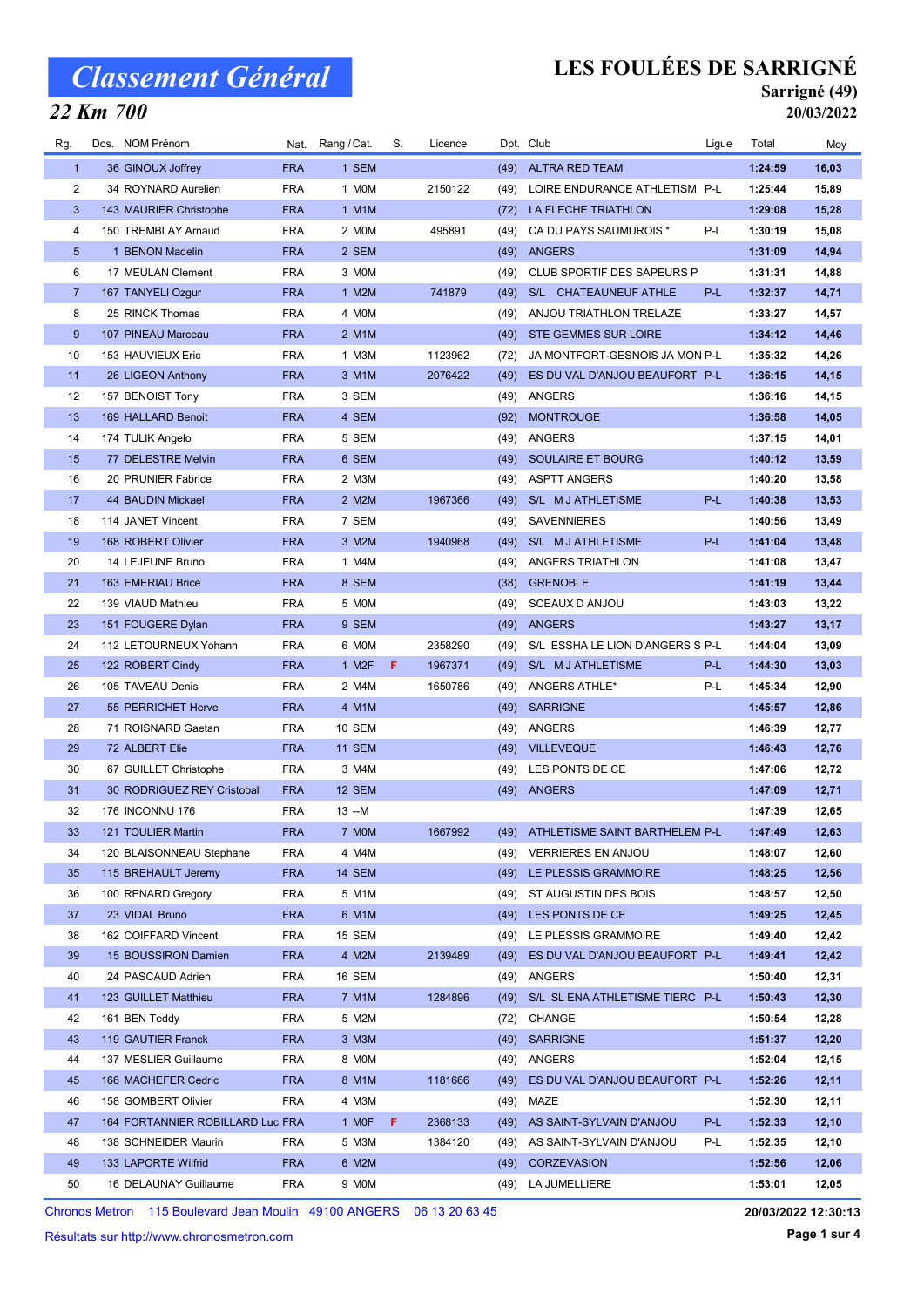### 22 Km 700

## LES FOULÉES DE SARRIGNÉ

#### Sarrigné (49) 20/03/2022

| Rg. | Dos. NOM Prénom          | Nat.       | Rang / Cat.        | S. | Licence |      | Dpt. Club                           | Ligue | Total   | Moy   |
|-----|--------------------------|------------|--------------------|----|---------|------|-------------------------------------|-------|---------|-------|
| 51  | 159 LAMBERT Stephane     | <b>FRA</b> | 6 M3M              |    |         | (49) | <b>SAINT SYLVAIN D ANJOU</b>        |       | 1:53:50 | 11,96 |
| 52  | 60 CADY Manon            | <b>FRA</b> | 1 ESF              | F  | 1258421 | (49) | ATHLETISME SAINT BARTHELEM P-L      |       | 1:53:58 | 11,95 |
| 53  | 68 MAILLET Nicolas       | <b>FRA</b> | 9 M1M              |    | 2076410 | (49) | ES DU VAL D'ANJOU BEAUFORT P-L      |       | 1:54:04 | 11,94 |
| 54  | 126 BLAISONNEAU Pascal   | FRA        | 5 M4M              |    | 204476  | (49) | ENTENTE ANGEVINE ATHLETISM P-L      |       | 1:54:08 | 11,93 |
| 55  | 7 JOUBERT Philippe       | <b>FRA</b> | 6 M4M              |    | 1331480 | (49) | ATHLETISME SAINT BARTHELEM P-L      |       | 1:54:23 | 11,91 |
| 56  | 8 HY Fabien              | <b>FRA</b> | 17 SEM             |    |         | (49) | ANGERS                              |       | 1:54:30 | 11,90 |
| 57  | 65 DAVOINE Freddy        | <b>FRA</b> | 7 M2M              |    |         | (49) | <b>CORNE LOIRE AUTHION</b>          |       | 1:54:51 | 11,86 |
| 58  | 53 DUBOS Martin          | FRA        | 1 ESM              |    |         | (49) | ANGERS                              |       | 1:55:33 | 11,79 |
| 59  | 103 MENARD Philippe      | <b>FRA</b> | 7 M3M              |    | 1064403 | (49) | ES DU VAL D'ANJOU BEAUFORT P-L      |       | 1:55:46 | 11,77 |
| 60  | 130 AUBERT Benoit        | <b>FRA</b> | 8 M2M              |    | 1755578 | (49) | AS MARTIGNE-BRIAND                  | P-L   | 1:56:01 | 11,74 |
| 61  | 156 GUILLOTEAU Veronique | <b>FRA</b> | 2 M <sub>2</sub> F | F  |         | (49) | <b>JUIGNE SUR LOIRE</b>             |       | 1:56:23 | 11,70 |
| 62  | 175 FOUQUET Didier       | <b>FRA</b> | 7 M4M              |    |         |      |                                     |       | 1:56:31 | 11,69 |
| 63  | 136 GUENIER Ghislain     | <b>FRA</b> | 8 M4M              |    |         | (49) | <b>ANGERS</b>                       |       | 1:56:54 | 11,65 |
| 64  | 154 BRUNET Regis         | <b>FRA</b> | 9 M4M              |    |         | (49) | SAINT BARTHELEMY D ANJOU            |       | 1:57:09 | 11,63 |
| 65  | 155 CHABOT Gael          | <b>FRA</b> | 8 M3M              |    |         | (49) | <b>MURS ERIGNE</b>                  |       | 1:57:44 | 11,57 |
| 66  | 59 DUPAS Benoit          | FRA        | 10 M1M             |    |         | (49) | LE LION D ANGERS                    |       | 1:57:45 | 11,57 |
| 67  | 165 FOURDAN Quentin      | <b>FRA</b> | <b>18 SEM</b>      |    |         | (56) | PLUMELIAU                           |       | 1:58:12 | 11,52 |
| 68  | 3 SEBILLE Jose           | <b>FRA</b> | 9 M3M              |    | 2050349 | (49) | ES DU VAL D'ANJOU BEAUFORT P-L      |       | 1:58:24 | 11,50 |
| 69  | 69 BESNARD Francois      | <b>FRA</b> | 11 M1M             |    | 2260059 | (49) | ES DU VAL D'ANJOU BEAUFORT P-L      |       | 1:58:24 | 11,50 |
| 70  | 13 CADY Richard          | <b>FRA</b> | 9 M2M              |    | 1864118 | (49) | ATHLETISME SAINT BARTHELEM P-L      |       | 1:59:07 | 11,43 |
| 71  | 46 MERCIER Fabrice       | <b>FRA</b> | 10 M2M             |    |         | (49) | <b>JUVARDEIL</b>                    |       | 1:59:20 | 11,41 |
| 72  | 62 OGER Damien           | <b>FRA</b> | 10 M3M             |    | 1924183 | (49) | ES DU VAL D'ANJOU BEAUFORT P-L      |       | 1:59:28 | 11,40 |
| 73  | 4 MACE Regis             | <b>FRA</b> | 11 M3M             |    | 2180925 | (49) | ES DU VAL D'ANJOU BEAUFORT P-L      |       | 1:59:32 | 11,40 |
| 74  | 33 VALLEE Celine         | <b>FRA</b> | 1 M1F              | F  | 1651703 | (49) | LONGUE JOGGING LC                   | P-L   | 2:00:06 | 11,34 |
| 75  | 32 DAVID Didier          | <b>FRA</b> | 12 M3M             |    | 1774537 | (49) | ATHLETISME SAINT BARTHELEM P-L      |       | 2:00:36 | 11,29 |
| 76  | 50 LEFEBVRE Joel         | <b>FRA</b> | 19 SEM             |    | 2121643 | (49) | ES DU VAL D'ANJOU BEAUFORT P-L      |       | 2:01:40 | 11,19 |
| 77  | 146 BLUIN Alain          | <b>FRA</b> | 10 M4M             |    | 1761007 | (49) | AS SAINT-SYLVAIN D'ANJOU            | P-L   | 2:01:49 | 11,18 |
| 78  | 42 BEAUVAIS Clement      | FRA        | 12 M1M             |    |         | (49) | ANGERS                              |       | 2:02:55 | 11,08 |
| 79  | 28 PHILIPPEAU Herve      | <b>FRA</b> | 11 M4M             |    |         | (49) | <b>BAUNE</b>                        |       | 2:02:58 | 11,08 |
| 80  | 73 TREMBLAYS Christophe  | FRA        | 12 M4M             |    | 1293918 | (49) | S/L M J ATHLETISME                  | P-L   | 2:03:14 | 11,05 |
| 81  | 171 BROCHET Christophe   | <b>FRA</b> | 13 M3M             |    |         | (49) | <b>JARZE</b>                        |       | 2:03:28 | 11,03 |
| 82  | 128 GUEDON Gilles        | FRA        | 1 M5M              |    |         |      | (49) BAUNE                          |       | 2:04:01 | 10,98 |
| 83  | 47 WACOGNE Jeremy        | <b>FRA</b> | 13 M1M             |    |         |      | (49) TIERCE                         |       | 2:04:04 | 10,98 |
| 84  | 2 BEILLARD Thomas        | FRA        | 20 SEM             |    | 2264553 |      | (49) ATHLETISME SAINT BARTHELEM P-L |       | 2:05:08 | 10,88 |
| 85  | 88 BRUNET Jonathan       | <b>FRA</b> | 10 MOM             |    |         | (72) | <b>MONTBIZOT</b>                    |       | 2:05:10 | 10,88 |
| 86  | 95 GENARD Julie          | FRA        | 1 SEF F            |    | 1650400 |      | (49) ATHLETISME SAINT BARTHELEM P-L |       | 2:05:32 | 10,85 |
| 87  | 94 JOHANET Arnaud        | <b>FRA</b> | 14 M1M             |    | 2097097 | (49) | ATHLETISME SAINT BARTHELEM P-L      |       | 2:05:32 | 10,85 |
| 88  | 21 KERBOURCH Florent     | FRA        | 11 M2M             |    | 1307815 | (49) | ATHLETISME SAINT BARTHELEM P-L      |       | 2:05:33 | 10,85 |
| 89  | 43 RIOU Marina           | <b>FRA</b> | 2 SEF              | F. | 2268299 | (49) | AS SAINT-SYLVAIN D'ANJOU            | P-L   | 2:05:50 | 10,82 |
| 90  | 149 NEVEU Ludivine       | FRA        | 3 SEF              | F. | 2341422 |      | (49) AS SAINT-SYLVAIN D'ANJOU       | P-L   | 2:05:50 | 10,82 |
| 91  | 170 POIRIER Jordan       | <b>FRA</b> | <b>21 SEM</b>      |    |         | (35) | <b>COMBLESSAC</b>                   |       | 2:05:53 | 10,82 |
| 92  | 142 NODET Damien         | <b>FRA</b> | 22 SEM             |    |         |      | (49) SARRIGNE                       |       | 2:06:24 | 10,78 |
| 93  | 141 BEAUREPERE Cedric    | <b>FRA</b> | 14 M3M             |    |         |      | (44) WE RUN IN NANTES               |       | 2:06:24 | 10,78 |
| 94  | 58 DURAND Benoit         | FRA        | 12 M2M             |    |         |      | (49) CORNE                          |       | 2:06:28 | 10,77 |
| 95  | 56 JULIENNE David        | <b>FRA</b> | 13 M2M             |    |         |      | (49) CORNE                          |       | 2:06:28 | 10,77 |
| 96  | 102 LEBLE Jeremy         | FRA        | 11 M0M             |    | 2424715 | (49) | ES DU VAL D'ANJOU BEAUFORT P-L      |       | 2:06:37 | 10,76 |
| 97  | 70 PITHON Xavier         | <b>FRA</b> | 15 M3M             |    |         |      | (49) LE PLESSIS GRAMMOIRE           |       | 2:06:43 | 10,75 |
| 98  | 145 BOUCHER Thomas       | FRA        | 15 M1M             |    |         |      | (49) BOUCHEMAINE                    |       | 2:06:53 | 10,73 |
| 99  | 135 DUPRE Etienne        | <b>FRA</b> | 16 M3M             |    | 1999244 |      | (49) AS SAINT-SYLVAIN D'ANJOU       | P-L   | 2:06:58 | 10,73 |
|     |                          |            |                    |    |         |      |                                     |       |         |       |
| 100 | 172 PIERRARD Freddy      | FRA        | 12 M0M             |    |         | (86) | <b>BUXEROLLES</b>                   |       | 2:06:59 | 10,73 |

Chronos Metron 115 Boulevard Jean Moulin 49100 ANGERS 06 13 20 63 45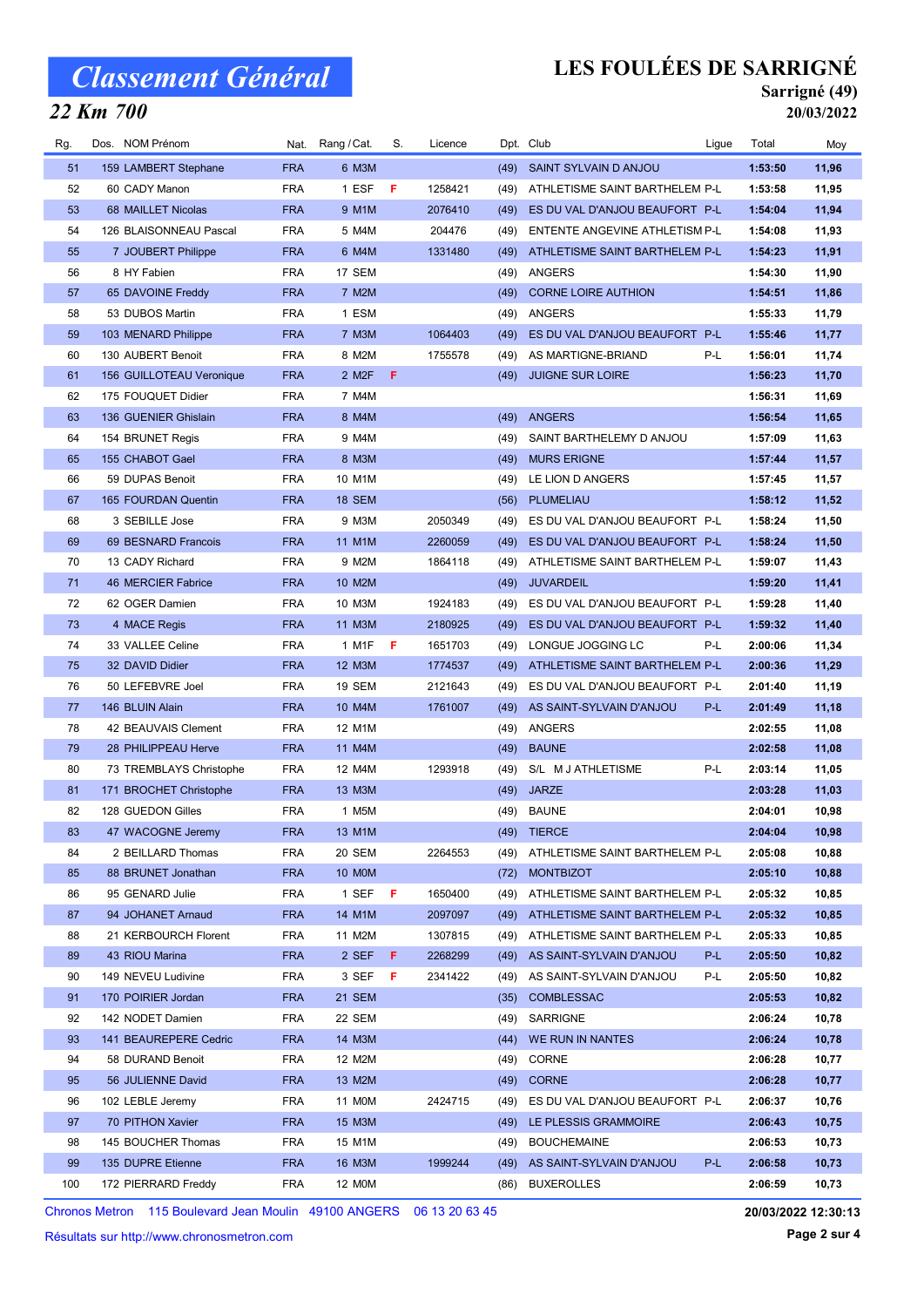### 22 Km 700

## LES FOULÉES DE SARRIGNÉ

#### Sarrigné (49) 20/03/2022

| Rg.        | Dos. NOM Prénom                       | Nat.                     | Rang / Cat.        | S.  | Licence |              | Dpt. Club                                                | Ligue | Total              | Moy            |
|------------|---------------------------------------|--------------------------|--------------------|-----|---------|--------------|----------------------------------------------------------|-------|--------------------|----------------|
| 101        | 90 RAVAZ Aline                        | <b>FRA</b>               | 2 M1F              | F.  | 2307406 | (49)         | ES DU VAL D'ANJOU BEAUFORT P-L                           |       | 2:07:02            | 10,72          |
| 102        | 38 CAILLE Pascal                      | <b>FRA</b>               | 14 M2M             |     |         | (49)         | ANGERS                                                   |       | 2:07:25            | 10,69          |
| 103        | 80 TURPIN Herve                       | <b>FRA</b>               | 13 M4M             |     | 1650522 | (49)         | LONGUE JOGGING LC                                        | P-L   | 2:08:00            | 10,64          |
| 104        | 11 BOUTIN Dominique                   | <b>FRA</b>               | 14 M4M             |     |         | (49)         | SARRIGNE                                                 |       | 2:08:34            | 10,59          |
| 105        | 116 LOPEZ Chunmei                     | <b>FRA</b>               | 3 M1F              | F   | 2185471 | (49)         | S/L SL ENA ATHLETISME TIERC P-L                          |       | 2:08:37            | 10,59          |
| 106        | 85 GERMAIN Sylvie                     | <b>FRA</b>               | 1 M4F              | F   | 1468962 | (49)         | <b>S/L VIHIERS</b>                                       | P-L   | 2:08:39            | 10,59          |
| 107        | 27 TOUCHET Joel                       | <b>FRA</b>               | 2 M <sub>5</sub> M |     |         | (49)         | <b>BAUGE EN ANJOU</b>                                    |       | 2:08:39            | 10,59          |
| 108        | 86 COCHARD Jean Marie                 | <b>FRA</b>               | 3 M5M              |     | 757246  | (49)         | <b>S/L VIHIERS</b>                                       | P-L   | 2:08:40            | 10,59          |
| 109        | 101 MARTIN Jean Bernard               | <b>FRA</b>               | 15 M4M             |     | 1759151 | (49)         | <b>S/L VIHIERS</b>                                       | P-L   | 2:08:40            | 10,59          |
| 110        | 49 RENOU Alain                        | <b>FRA</b>               | 16 M4M             |     |         | (49)         | <b>CAS ASCEMA ANGERS</b>                                 |       | 2:08:45            | 10,58          |
| 111        | 57 SOREAU Olivier                     | <b>FRA</b>               | 17 M3M             |     |         | (49)         | ANGERS                                                   |       | 2:09:15            | 10,54          |
| 112        | 113 BREANT Nadege                     | <b>FRA</b>               | 3 M2F              | F   |         | (49)         | <b>ETRICHE</b>                                           |       | 2:10:03            | 10,47          |
| 113        | 22 KERBOURCH Sandrine                 | <b>FRA</b>               | 4 M1F              | F   | 1483563 | (49)         | ATHLETISME SAINT BARTHELEM P-L                           |       | 2:10:18            | 10,45          |
| 114        | 12 CADY Peggy                         | <b>FRA</b>               | 4 M2F              | F   | 1864115 | (49)         | ATHLETISME SAINT BARTHELEM P-L                           |       | 2:10:18            | 10,45          |
| 115        | 6 BOISTEAU Cecile                     | <b>FRA</b>               | 5 M2F              | F   |         | (49)         | <b>JUIGNE SUR LOIRE</b>                                  |       | 2:10:18            | 10,45          |
| 116        | 89 BESSEICHE Stanislas                | <b>FRA</b>               | 15 M2M             |     |         | (49)         | SEGRE                                                    |       | 2:10:24            | 10,44          |
| 117        | 61 PELTIER Laurent                    | <b>FRA</b>               | 18 M3M             |     |         | (49)         | <b>CORZE</b>                                             |       | 2:10:33            | 10,43          |
| 118        | 96 HUET Myriam                        | <b>FRA</b>               | 1 M3F              | F   | 1558279 | (49)         | AS MARTIGNE-BRIAND                                       | P-L   | 2:10:53            | 10,41          |
| 119        | 64 THIRION Aurelie                    | <b>FRA</b>               | 2 MOF              | F   |         | (49)         | SAINT SYLVAIN D ANJOU                                    |       | 2:11:12            | 10,38          |
| 120        | 63 VITRY Loic                         | <b>FRA</b>               | 13 M0M             |     |         | (49)         | ST SYLVAIN D ANJOU                                       |       | 2:11:12            | 10,38          |
| 121        | 93 JEREMY Huberdeau                   | <b>FRA</b>               | 23 SEM             |     |         | (49)         | <b>ERDRE EN ANJOU</b>                                    |       | 2:11:42            | 10,34          |
| 122        | 66 AUGEARD Alexia                     | <b>FRA</b>               | 2 M3F              | F   | 1968006 | (49)         | AS MARTIGNE-BRIAND                                       | P-L   | 2:12:04            | 10,31          |
| 123        | 5 PETRONIO Fabrice                    | <b>FRA</b>               | 17 M4M             |     |         | (49)         | <b>VILLEVEQUE</b>                                        |       | 2:12:28            | 10,28          |
| 124        | 31 DAVID Marina                       | <b>FRA</b>               | 6 M2F              | F   | 1774530 | (49)         | ATHLETISME SAINT BARTHELEM P-L                           |       | 2:12:30            | 10,28          |
| 125        | 118 LEFORT Jean Loup                  | <b>FRA</b>               | 1 M6M              |     |         | (49)         | LES PONTS DE CE                                          |       | 2:12:33            | 10,27          |
| 126        | 131 LECOUFLET Stephane                | <b>FRA</b>               | 19 M3M             |     | 2161329 | (49)         | S/L SL ENA ATHLETISME TIERC P-L                          |       | 2:12:39            | 10,27          |
| 127        |                                       | <b>FRA</b>               | 7 M <sub>2</sub> F | F   |         |              |                                                          |       |                    |                |
| 128        | 132 BOLTEAU Celine                    | <b>FRA</b>               | 4 M5M              |     |         | (49)<br>(49) | <b>BRIOLLAY</b><br>CAS ASCEMA ANGERS                     |       | 2:12:40<br>2:13:22 | 10,27<br>10,21 |
| 129        | 117 MOREAU Thierry<br>87 LEBON Pascal | <b>FRA</b>               | 16 M2M             |     |         |              | <b>TRELAZE</b>                                           |       | 2:13:57            |                |
| 130        | 18 DUEZ Marie Therese                 | <b>FRA</b>               | 1 M <sub>5</sub> F | F   | 1446164 | (49)<br>(49) | ES DU VAL D'ANJOU BEAUFORT P-L                           |       | 2:14:07            | 10,17<br>10,16 |
| 131        | 134 MADOIRE Lucile                    | <b>FRA</b>               | 5 M1F              | -F. | 2043696 |              | ES DU VAL D'ANJOU BEAUFORT P-L                           |       | 2:14:11            |                |
| 132        | 144 COGNOLATO Gerald                  | <b>FRA</b>               | 16 M1M             |     |         | (49)         | ANGERS                                                   |       | 2:15:11            | 10,15<br>10,07 |
| 133        | 76 ESNAULT Olivier                    | <b>FRA</b>               | 17 M2M             |     | 2104950 | (49)         |                                                          |       | 2:15:16            | 10,07          |
| 134        |                                       | <b>FRA</b>               |                    | F.  |         |              | (49) USA CAISSE DES DEPOTS (ANG P-L                      |       |                    |                |
| 135        | 99 RENONCE Sophie<br>83 BODIN Olivier | <b>FRA</b>               | 8 M2F<br>18 M2M    |     | 1972341 |              | (49) AS SAINT-SYLVAIN D'ANJOU<br>PELLOUAILLES LES VIGNES | P-L   | 2:15:17<br>2:15:17 | 10,07<br>10,07 |
|            |                                       |                          |                    |     |         | (49)         |                                                          | P-L   |                    |                |
| 136        | 82 BOSSE Sylvain<br>35 GUILLOU Arnaud | <b>FRA</b>               | 19 M2M             |     | 1417410 | (49)         | AS SAINT-SYLVAIN D'ANJOU                                 |       | 2:15:17            | 10,07          |
| 137        |                                       | <b>FRA</b>               | 20 M2M             |     |         | (49)         | ANGERS                                                   | P-L   | 2:15:29            | 10,05          |
| 138        | 78 COSNEAU Dominique                  | <b>FRA</b>               | 5 M5M              |     | 2071196 | (49)         | S/L GAZELEC ANGERS                                       |       | 2:15:37            | 10,04          |
| 139<br>140 | 98 HERVE Nicolas<br>79 COSNEAU Romain | <b>FRA</b><br><b>FRA</b> | 21 M2M<br>14 M0M   |     | 2060413 | (49)         | LONGUE JOGGING LC<br>LOIRE ENDURANCE ATHLETISM P-L       | P-L   | 2:16:06<br>2:16:59 | 10,01<br>9,94  |
| 141        |                                       |                          |                    |     |         | (49)         |                                                          |       |                    | 9,92           |
|            | 39 RIVRON Romuald                     | <b>FRA</b>               | 20 M3M             |     |         | (49)         | <b>BRAIN SUR L AUTHION</b>                               |       | 2:17:17            |                |
| 142        | 97 BRANGEON Laurent                   | <b>FRA</b>               | 21 M3M             |     | 1216499 | (49)         | ATHLETISME SAINT BARTHELEM P-L                           |       | 2:17:40            | 9,89           |
| 143        | 91 DE LA RUELLE Renaud                | <b>FRA</b>               | 18 M4M             |     |         | (49)         | ST SYLVAIN D ANJOU                                       |       | 2:17:46            | 9,89           |
| 144        | 125 JOLLIVET Samuel                   | <b>FRA</b>               | 22 M2M             |     |         | (86)         | <b>BERRIE</b>                                            |       | 2:17:51            | 9,88           |
| 145        | 124 RAT Bertrand                      | <b>FRA</b>               | 23 M2M             |     |         | (49)         | LA MENITRE                                               |       | 2:17:52            | 9,88           |
| 146        | 54 HAMELIN Christophe                 | <b>FRA</b>               | 22 M3M             |     | 1619329 | (49)         | LONGUE JOGGING LC                                        | P-L   | 2:19:12            | 9,78           |
| 147        | 45 BOUCHER Patricia                   | <b>FRA</b>               | 2 M4F              | F   | 1128394 | (49)         | ATHLETISME SAINT BARTHELEM P-L                           |       | 2:21:05            | 9,65           |
| 148        | 109 ALBERT Bruno                      | <b>FRA</b>               | 6 M5M              |     | 1216858 | (49)         | S/L M J ATHLETISME                                       | P-L   | 2:22:52            | 9,53           |
| 149        | 110 DECRON Maryline                   | <b>FRA</b>               | 3 M3F              | F   | 1222298 | (49)         | S/L M J ATHLETISME                                       | P-L   | 2:22:52            | 9,53           |
| 150        | 127 PAUBERT OUDIN Angelina            | <b>FRA</b>               | 3 MOF              | F   | 2338340 | (49)         | S/L M J ATHLETISME MONTREUI P-L                          |       | 2:22:53            | 9,53           |

Chronos Metron 115 Boulevard Jean Moulin 49100 ANGERS 06 13 20 63 45

20/03/2022 12:30:13